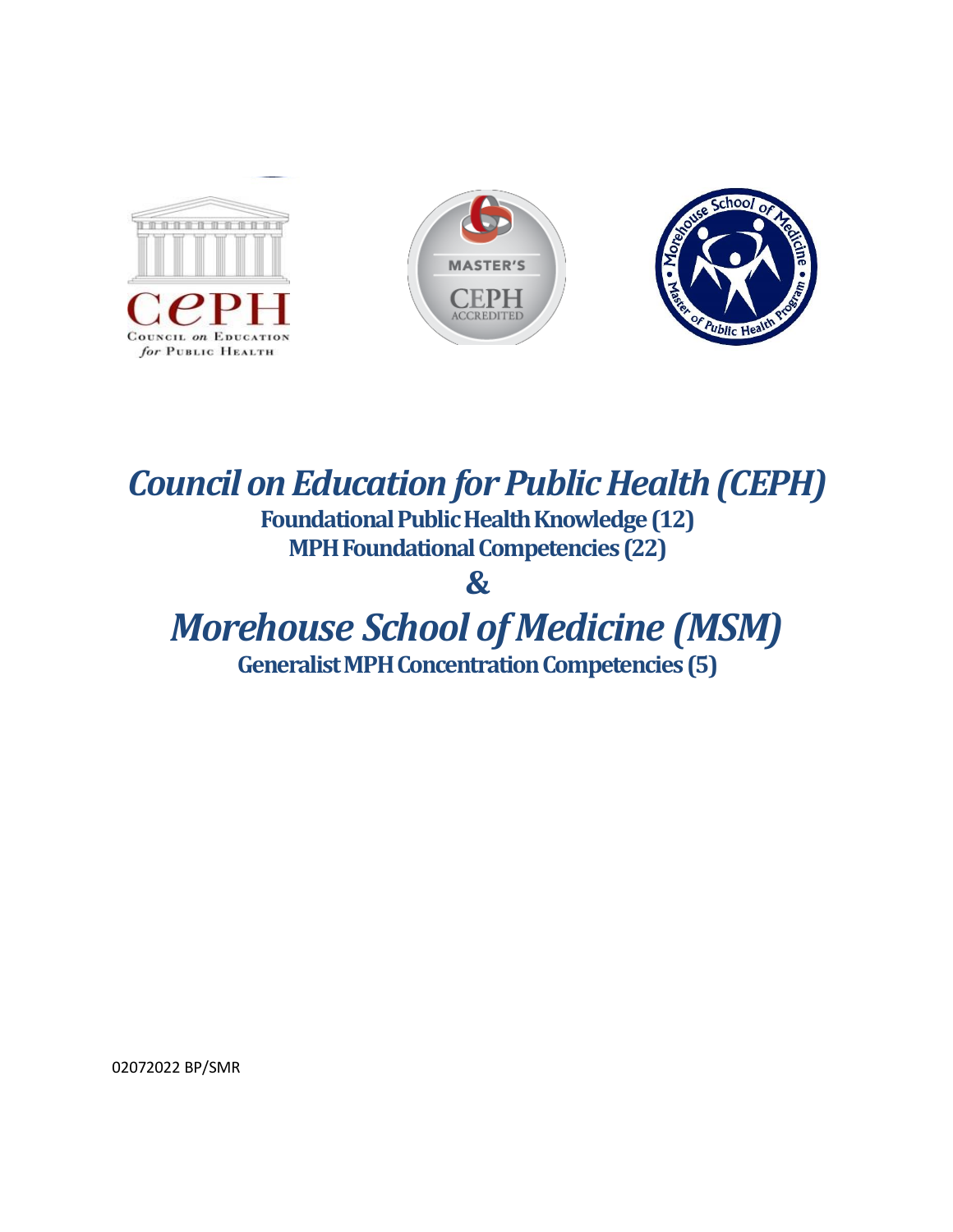## **CEPH Foundational Public Health Knowledge (CFK)** *CFK1-CFK12*

CFK1. Explain public health history, philosophy and values.

CFK2. Identify the core functions of public health and the 10 Essential Services.

CFK3. Explain the role of quantitative and qualitative methods and sciences in describing and assessing a population's health.

CFK4. List major causes and trends of morbidity and mortality in the US or other community relevant to the school or program.

CFK5. Discuss the science of primary,secondary and tertiary prevention in population health, including health promotion, screening, etc.

CFK6. Explain the critical importance of evidence in advancing public health knowledge.

CFK7. Explain effects of environmental factors on a population's health.

CFK8. Explain biological and genetic factors that affect a population's health.

CFK9. Explain behavioral and psychological factors that affect a population's health.

CFK10. Explain the social, political and economic determinants of health and how they contribute to population health and health inequities.

CFK11. Explain how globalization affects global burdens of disease.

CFK12. Explain an ecological perspective on the connections among human health, animal health and ecosystem health (eg, One Health).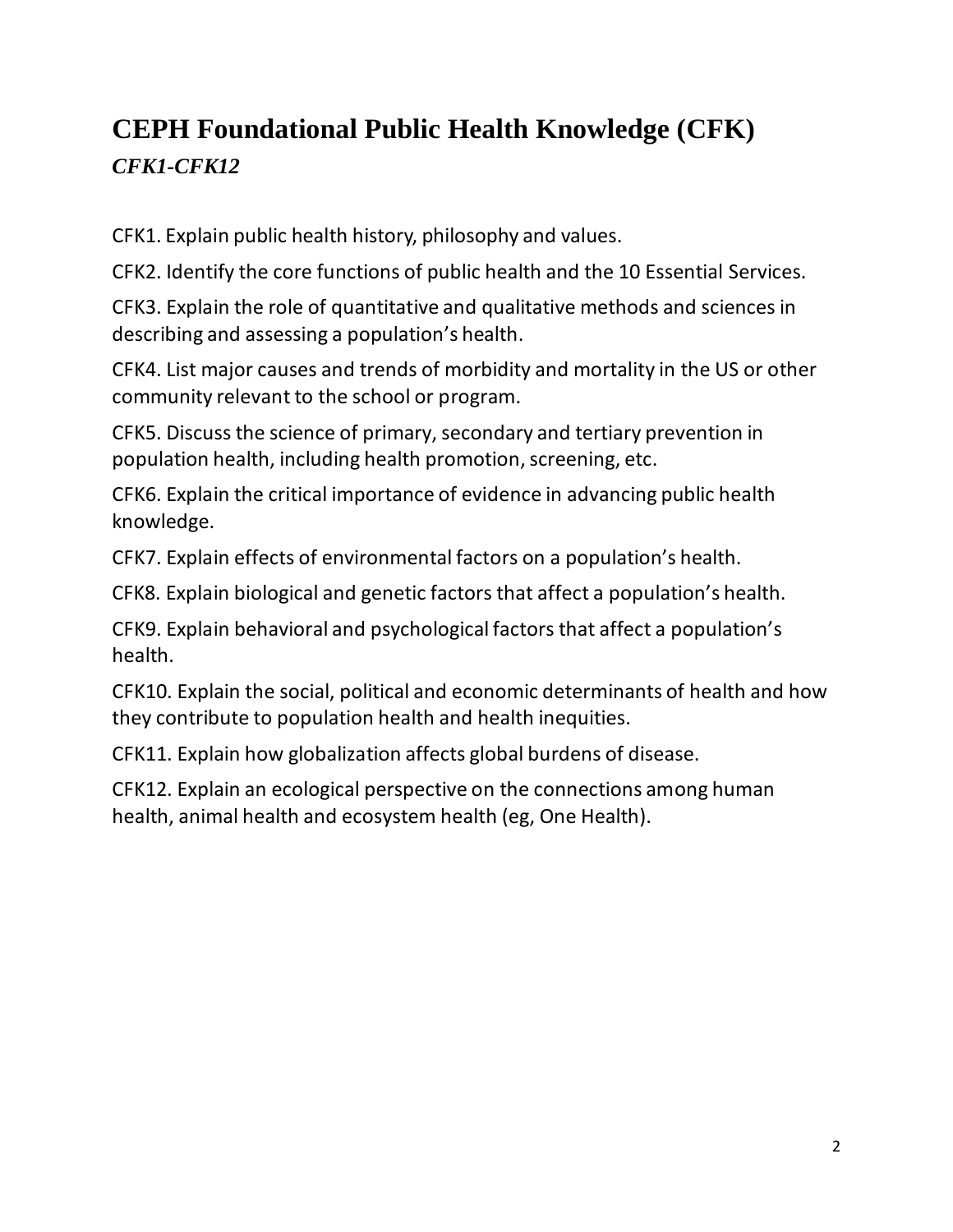## **CEPH MPH Foundational Competencies (CFC)**

*CFC1-CFC22*

CFC1. Apply epidemiological methodsto the breadth of settings and situationsin public health practice.

CFC2. Select quantitative and qualitative data collection methods appropriate for a given public health context.

CFC3. Analyze quantitative and qualitative data using biostatistics, informatics, computer-based programming and software, as appropriate.

CFC4. Interpret results of data analysis for public health research, policy or practice.

CFC5. Compare the organization, structure and function of health care, public health and regulatory systems across national and international settings.

CFC6. Discuss the means by which structural bias, social inequities and racism undermine health and create challengesto achieving health equity at organizational, community and societal levels.

CFC7. Assess population needs, assets and capacities that affect communities' health.

CFC8. Apply awareness of cultural values and practices to the design or implementation of public health policies or programs.

CFC9. Design a population-based policy, program, project or intervention.

CFC10. Explain basic principles and tools of budget and resource management.

CFC11. Select methods to evaluate public health programs.

CFC12. Discuss multiple dimensions of the policy-making process, including the roles of ethics and evidence.

CFC13. Propose strategiesto identify stakeholders and build coalitions and partnerships for influencing public health outcomes.

CFC14. Advocate for political, social or economic policies and programs that will improve health in diverse populations.

CFC15. Evaluate policies for their impact on public health and health equity.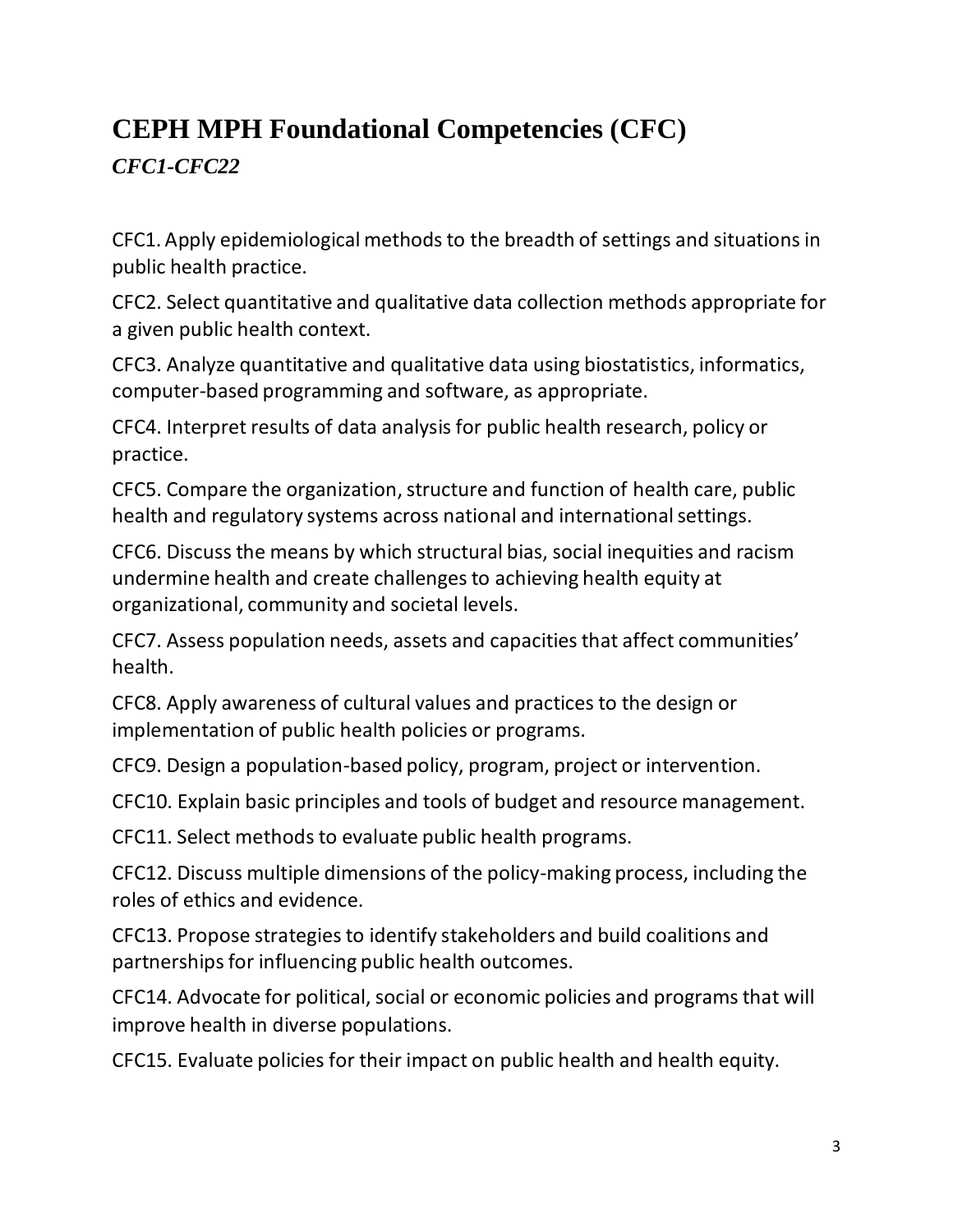CFC16. Apply principles of leadership, governance and management, which include creating a vision, empowering others, fostering collaboration and guiding decision making.

CFC17. Apply negotiation and mediation skills to address organizational or community challenges.

CFC18. Select communication strategies for different audiences and sectors.

CFC19. Communicate audience-appropriate public health content, both in writing and through oral presentation.

CFC20. Describe the importance of cultural competence in communicating public health content.

CFC21. Perform effectively on interprofessional teams.

CFC22. Apply systems thinking tools to a public health issue.